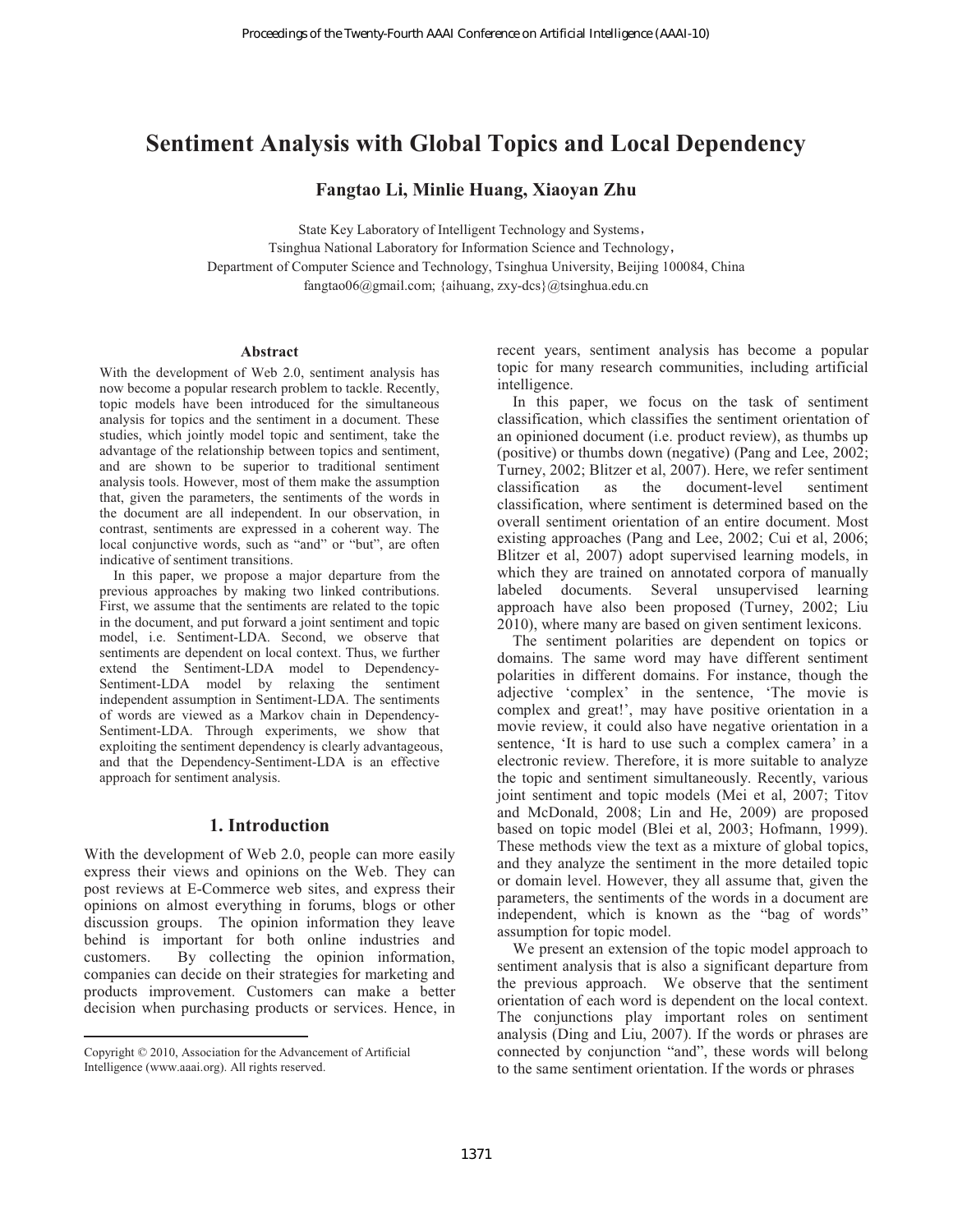

are connected by conjunction "but", these words or phrases will belong to different sentiment orientations. Meanwhile, from the linguistic views, the sentiment expressions are coherent. If these are no "but" or other adversative conjunctions in one sentence, the sentiment orientation will not change. Therefore, the assumption of sentiment independence for different words in a document, as assumed by many previous approaches we reviewed above, is not appropriate for sentiment analysis.

In this paper, we propose a joint sentiment and topic model, called Sentiment-LDA, by adding a sentiment layer to the Latent Dirichlet Allocation (LDA). Furthermore, to capture the dependency between the sentiments in the document, we propose a novel Dependency-Sentiment-LDA model by considering the inter-dependency of sentiments through a Markov chain. A major advantage is that the proposed Dependency-Sentiment-LDA not only analyzes the global topic and sentiment in a unified way, but also employs the local dependency among sentiments. To our best knowledge, this is the first work to incorporate sentiment dependency into joint sentiment and topic modeling. We conduct experiments to show that the proposed Dependency-Sentiment-LDA approach is an effective unsupervised method to sentiment classification

The rest of the paper is organized as follows: In Section 2, we present our Sentiment-LDA and Dependency-Sentiment-LDA. The model priors are described in Section 3. In Section 4, we introduce and discuss the experiment results. Section 5 introduces the related work. The conclusion and future work are presented in Section 6.

# **2. Dependency Sentiment Topic Model**

In this section, we will introduce our two models for sentiment classification: Sentiment-LDA and Dependency-Sentiment-LDA

# **2.1 Sentiment-LDA**

Sentiment classification aims to classify each opinioned document as positive or negative, based on its overall



Figure 1. LDA Figure 2. Sentiment-LDA Figure 3. Dependency-Sentiment-LDA

polarity. As described in previous section, the sentiment of a word is dependent on the domain or topic. It is appropriate to consider the sentiment and topic simultaneously. Moreover, besides the overall sentiment polarity of the document, people may be interested in the sub topics expressed in the document. Taking a movie review as an example, in addition to knowing the overall sentiment of the movie, we may interested in the "music", "character", or other sub-topics about this movie.

 In order to model these observations, we propose a joint sentiment and topic model, Sentiment-LDA, which is an expansion of Latent Dirichlet Allocation (LDA). Figure 1 shows the LDA model. It contains three layers: document layer, topic layer and word layer. Sentiment-LDA, as shown in Figure 2, is a four-layer topic model. We add a sentiment layer between the topic layer and the word layer. The sentiment layer is associated with topic layer, and words are associated with both sentiment labels and topics. With this additional sentiment layer, the topic and sentiment are considered in a united way. Sentiment-LDA can not only classify the overall sentiment polarity for the document, but also can calculate the polarity for each topic.

Assume that we have a corpus with a collection of M documents denoted by  $C = \{d_1, d_2, \dots, d_m\}$  each document in the corpus is a sequence of  $N_d$  words denoted by  $d = \{w_1, w_2, \cdots w_{N_d}\}$ , and each word in the document is an item from a vocabulary index with  $V$  distinct terms denoted by  $\{1, 2, ..., V\}$ . Also, let K be the total number of topics, and  $S$  be the number of distinct sentiment labels. In this paper, the sentiment classification task only considers two categories: positive or negative. So we set  $S$  equal to 2, which means that l is a binary variable. If  $l_i = 1$ , the corresponding word contains more positive expression than negative, otherwise,  $l_i = 0$ . The procedure of generating a word  $w$  in document d has three stages. Firstly, one chooses a topic  $z$  from the document specific topic distribution  $\theta_d$ . Following that, one chooses a sentiment label *l* from the sentiment distribution  $\pi_{z,d}$ , where  $\pi_{z,d}$  is chosen conditioned on the topic label z. Finally, the word is chosen from the distribution  $\varphi_{z,l}$  defined by both topic  $z$  and sentiment label  $l$ .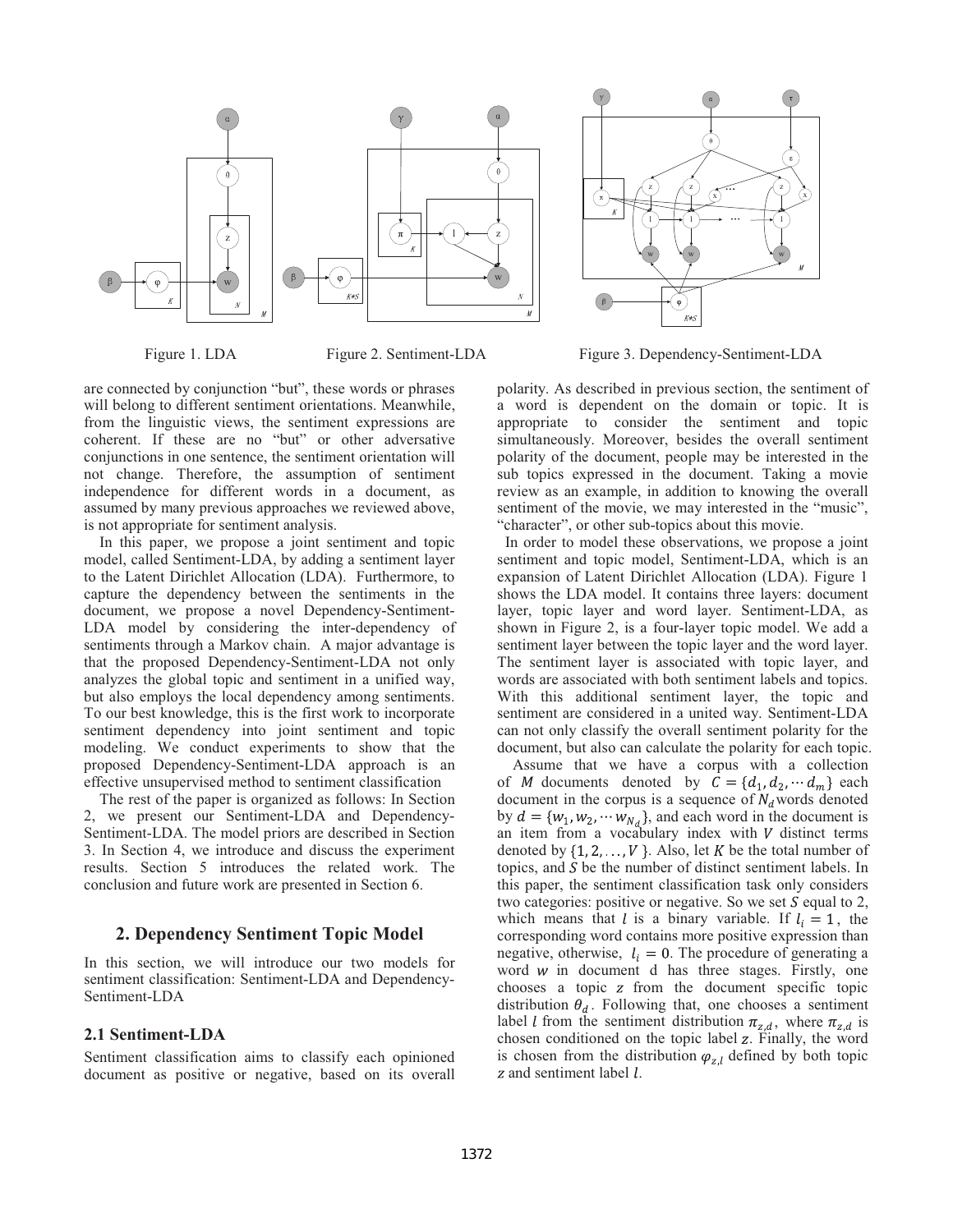The formal definition of the generative process of Sentiment-LDA model is as follows:

| 1.                                             | For each document $d$ , choose a distribution                               |  |  |
|------------------------------------------------|-----------------------------------------------------------------------------|--|--|
| 2.                                             | $\theta$ from $Dir(\alpha)$<br>For each topic z, under document d, choose a |  |  |
|                                                | distribution $\pi_{d,z}$ from $Beta(\gamma)$                                |  |  |
| 3.                                             | For each word $w_i$ in document d                                           |  |  |
|                                                | 3.1. Choose a topic $z_i$ from <i>Multinomial</i> ( $\theta$ )              |  |  |
|                                                | 3.2. Choose a sentiment label $l_i$ from                                    |  |  |
|                                                | $Bernoulli(\pi_{d,z_i})$                                                    |  |  |
| 3.3. Choose a word $w_i$ from the distribution |                                                                             |  |  |
|                                                | over words defined by the topic $z_i$ and sentiment                         |  |  |
|                                                | label $l_i$ , $\varphi_{z_i,l_i}$                                           |  |  |
|                                                |                                                                             |  |  |

# **2.2 Dependency-Sentiment-LDA**

Sentiment-LDA is a joint sentiment and topic model. However, similar to previous methods, this model also makes an independent assumption among sentiment labels. In fact, sentiments are expressed in a coherent way.

Based on the above observations, we propose a novel model, called Dependency-Sentiment-LDA model, which drops sentiment layer independence assumption in Sentiment-LDA. As shown in Figure 3, the sentiments of the words in a document form a Markov chain, where the sentiment of a word is dependent on its previous one. The transition probability is related with  $z, \pi$  and transition variable  $x$ . The transition variable  $x$  determine where the corresponding sentiment label *l* comes from. If  $x_i = 0$ , a new sentiment label  $l_i$  is drawn from  $\pi_{d,z_i}$  with the corresponding  $z_i$ . If  $x_i = 1$ , the sentiment label  $l_i$  of  $i^{th}$ word is identical to the previous one  $l_{i-1}$ . If  $x_i = -1$ , the sentiment label  $l_i$  of  $i^{th}$  word is opposite to  $l_{i-1}$ , which shows that the sentiment changes from one polarity to the other. We hope to model that transition variable  $x = 1$ , when two words are connected by "and" or other related conjunctions;  $x = -1$ , when two words are connected by "but" or other adversative conjunctions . We will show how to add conjunction prior to Dependency-Sentiment-LDA in next section.

The definition of the generative process is as follows:

- 1. For each document d, choose a distribution  $\theta$  from  $Dir(\alpha)$ , choose a distribution  $\varepsilon$  from Dir  $(\tau)$
- 2. For each topic *z*, under document *d*, choose a distribution  $\pi_{d,z}$  from  $Beta(\gamma)$
- *3.* For each word  $w_i$  in document d
	- 3.1 Choose a topic  $z_i$  from *Multinomial*( $\theta$ )
	- 3.2 Choose a decision value  $x_i$  from  $Multinomial(\varepsilon)$
	- 3.3 Choose a sentiment label  $l_i$  as the following rules:
		- a) If  $x_i = 1, l_i = l_{i-1}$
		- b) If  $x_i = -1$ ,  $l_i = -(l_{i-1})$

c) If 
$$
x_i = 0
$$
,  $l_i$  from Bernoulli( $\pi_{d,z_i}$ )

3.4 Choose a word  $w_i$  from the distribution over words defined by the topic  $z_i$  and sentiment label  $l_i, \varphi_{z_i, l_i}$ 

# **2.3 Inference**

In this section, we describe the inference algorithms for Sentiment-LDA and Dependency-Sentiment-LDA. The Gibbs Sampling is adopted here for the inference task.

In order to perform Gibbs sampling with Sentiment-LDA, we need to compute the conditional probability,  $P(z_i = z, l_i = l | z_{-i}, l_{-i}, w)$ , where  $z_{-i}$  and  $l_{-i}$  are vectors of assignments of topics and sentiments for all the words in the collection except for the considered word at position  $i$ in document  $d$ . Due to space limit, we show the sampling formulas without derivation:

$$
P(z_i = z, l_i = l | z_{-i}, l_{-i}, w)
$$
  

$$
\propto \frac{\left\{ n_m^{(z)} \right\}_+ + \alpha}{\left\{ n_m \right\}_{-i} + K\alpha} * \frac{\left\{ n_m^{(z,l)} \right\}_+ + \gamma_l}{\left\{ n_m^{(z)} \right\}_+ + \sum_{i=1}^S \gamma_i} * \frac{\left\{ n_{z,l}^{(t)} \right\}_+ + \beta}{\left\{ n_{z,l} \right\}_- + V\beta}
$$

Where  $n_m^{(z)}$  is the number of times words assigned to topic z in document m.  $n_m$  is the total number of words in document m.  $n_m^{(z,l)}$  is the number of times words assigned to topic z and sentiment l in document m.  $n_{z,l}^{(t)}$  is the number of times word  $i$  appeared in topic  $z$  and sentiment l.  $n_{z,l}$  is the number of times words assigned to topic z and sentiment  $l$ . the subscript  $-i$  denotes a quantity except for the data in position  $i$ .

For Dependency-Sentiment-LDA, we need to consider the defined Markov property when computing the conditional probability. We formulate the Dependency-Sentiment-LDA as a special type of HMM. The word layer is considered as the observation, and the combination of sentiment layer and transition variable layer, in condition of topic layer, is considered as hidden variables. Due to space limit, we just show you the sampling formulas without detailed derivations. When  $x_i \neq 0$  and  $x_{i+1} \neq 0$ , legal component  $i$ , which satisfies our defined Markov property, is sampled as follows:

$$
P(x_i = x, z_i = z, l_i = l | x_{-i}, z_{-i}, l_{-i}, w)
$$
  
\n
$$
\propto \frac{\left\{ n_m^{(z)} \right\}_{-i} + \alpha}{\left\{ n_m \right\}_{-i} + K\alpha} * \frac{\left\{ n_{z,l}^{(t)} \right\}_{-i} + \beta}{\left\{ n_{z,l} \right\}_{-i} + V\beta} * \frac{\left( \left\{ n_m^{(x_i)} \right\}_{-i} + \tau_{x_i} \right)}{\left\{ n_m \right\}_{-i} + K\alpha} \n\frac{\left( \left\{ n_m^{(x_{i+1})} \right\}_{-i} + I(x_i = x_{i+1}) + \tau_{x_{i+1}} \right)}{\left( \left\{ n_m \right\}_{-i} + \sum_{x=1}^{X} \tau_x + 1 \right)}
$$

Where  $n_m^{\alpha}$  is the number of transition variables assigned to x in document  $m; I($  ) is the indicator function. Other formulas can be acquired in the similar way.

With the above samples, the model parameters  $\theta$ ,  $\pi$ ,  $\varphi$ can be estimated as:

$$
\theta_m^{(z)} = \frac{n_m^{(z)} + \alpha}{n_m + K\alpha} \tag{1}
$$

$$
\varphi_{z,l}^{(t)} = \frac{n_{z,l}^{(t)} + \beta}{n_{z,l} + V\beta} \tag{2}
$$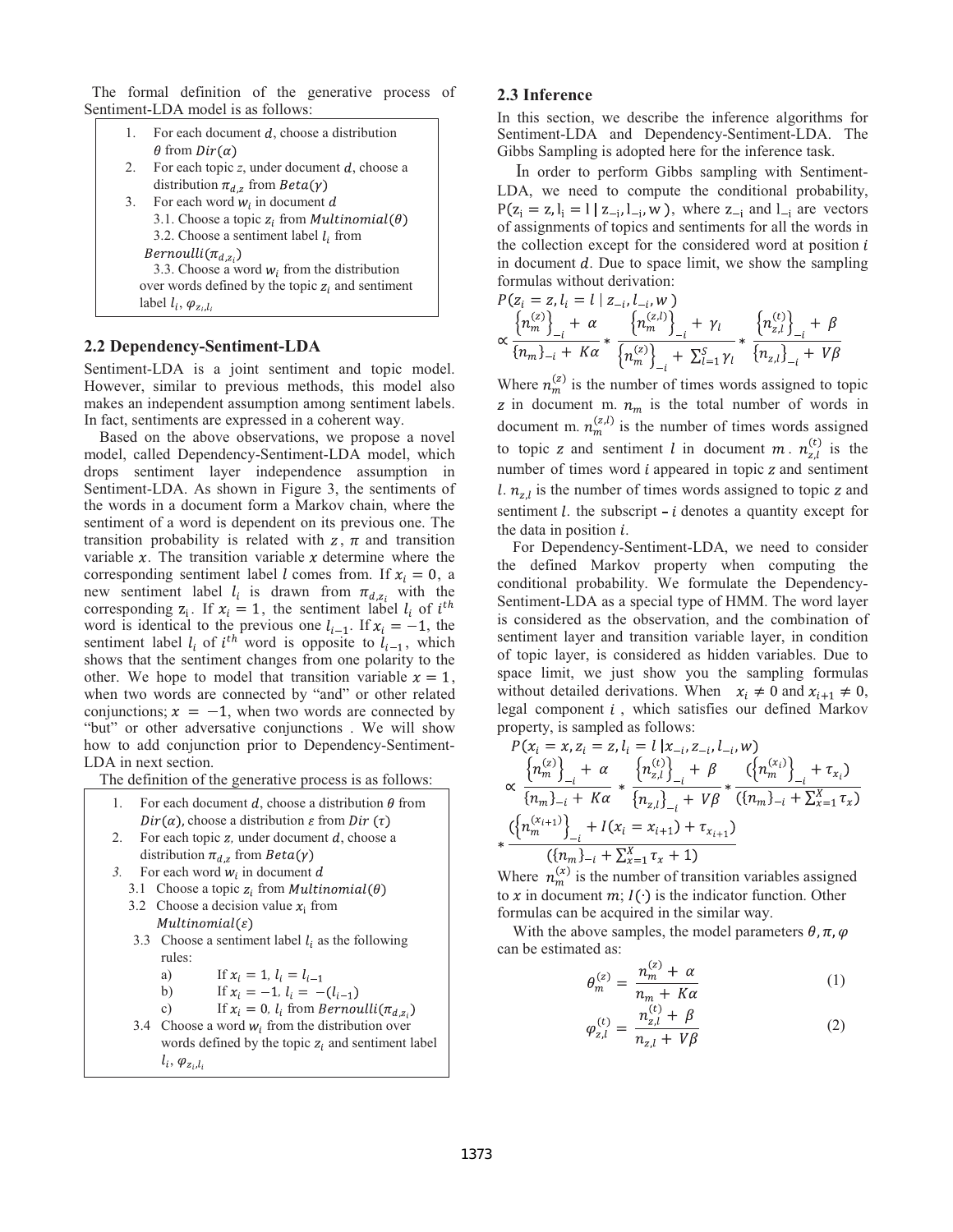$$
\pi_m^{(z,l)} = \frac{n_m^{(z,l)} + \gamma_l}{n_m^{(z)} + \sum_{l=1}^S \gamma_l} \tag{3}
$$

We analyze the subtopic in the document by  $\theta_m^{(z)}$ , the sentiment polarity of subtopic by  $\pi_m^{(z,l)}$ , the overall sentiment polarity of entire document is calculated as follows

$$
P(s = l|d = m) = \sum_{z=1}^{K} \theta_{m}^{(z)} * \pi_{m}^{(z,l)}
$$
(4)

# **3. Defining the Prior Knowledge**

The prior knowledge will guide the Sentiment-LDA and Dependency-Sentiment-LDA models with what the sentiments and transitions should look like in the data set.

|   | <b>Lexicon</b><br>Name | Neg.<br><b>Size</b> | Pos.<br><b>Size</b> | <b>Description</b>                                           |
|---|------------------------|---------------------|---------------------|--------------------------------------------------------------|
|   | HowNet                 | 2700                | 2009                | English translation of<br>positive/negative Chinese<br>words |
|   | SentiWordNet           | 4800                | 2290                | Words with a positive or<br>negative score above 0.6         |
| 3 | <b>MPOA</b>            | 4152                | 2304                | MPOA subjectivity<br>lexicon                                 |
| 4 | Intersection           | 411                 | 308                 | Words appeared in all 1,<br>2, and 3                         |
| 5 | Union                  | 9361                | 5305                | Words appeared in 1 or 2,<br>or 3                            |

#### **3.1 Sentiment Prior**

The sentiment prior knowledge is obtained from sentiment lexicons. We use several types of sentiment lexicons to analyze the impact of sentiment prior. Table 1 shows the lexicons we use in our experiments. HowNet is a knowledge database in Chinese, and provides an online English translation word list with positive and negative tags. SentiWordNet (Esuli and Sebastiani, 2006)) and MPQA (Wilson et al. 2005) are also popular lexical resources for sentiment analysis. We also take the union and intersection, respectively, of the above three lexicons.

#### **3.2 Transition Prior**

Transition variable prior knowledge is mainly obtained by analyzing the conjunctive words. We collect a number of conjunctions, and divide them into two types: one is called coordinating conjunctions, such as "and", which maintain the expressed sentiment orientation; the other is adversative conjunctions, such as "but", which change the expressed sentiment orientation.

#### **3.3 Incorporating the Prior Knowledge**

In the experiments, the prior knowledge is utilized during the initialization and iteration steps for Gibbs Sampling. For sentiment prior knowledge, the initialization starts by

comparing each word token in corpus against the words in sentiment lexicons. If there is a match, the corresponding sentiment label is assigned to the word token. Otherwise, a sentiment label is randomly sampled for a word token. We also add the pseudo count for corresponding sentiment in iteration step. The utilization of transition prior is similar as the sentiment prior.

#### **4. Experiments**

#### **4.1 Experiment Setup**

We use the Amazon product review data set from (Blitzer et al, 2007). The data set contains four types of products: books, DVDs (mainly about movie), electronics and kitchen appliances. There are totally 4000 positive and 4000 negative reviews. The data set is processed as follows: the punctuation and other non-alphabet words are removed first; then we stem all the words; finally, the stopwords are also removed. The final performance is measured in terms of accuracy.

Since our proposed models are unsupervised, we design sentiment lexicons based method as our baseline. Given a review, we first count the number of positive words and the number of negative words based on the sentiment lexicons, which are listed in Table 1. If the number of positive words is larger than the number of negative words, the review is considered as positive, otherwise as negative. We also compare our results with the results acquired by supervised method presented in (Denecke,2009).

#### **4.2 Experiment Results**

| <b>Sentiment</b><br>prior                          | Lexicon<br><b>based</b><br><b>Method</b> | Sentiment-<br><b>LDA</b> | Dependency-<br>Sentiment-<br><b>LDA</b> |
|----------------------------------------------------|------------------------------------------|--------------------------|-----------------------------------------|
| <b>HowNet</b>                                      | 56.3%                                    | $62.1\%$                 | 66.5%                                   |
| <b>SentiWordNet</b>                                | 57.2%                                    | 60.6%                    | 64.2%                                   |
| <b>MPOA</b>                                        | $60.2\%$                                 | 65.3%                    | 69.0%                                   |
| <b>Intersection</b>                                | 57.1%                                    | 59.7%                    | 65.1%                                   |
| Union                                              | 59.7%                                    | 62.3%                    | 67.3%                                   |
| <b>Supervised Classification</b><br>(Denecke 2009) |                                          | Best Accuracy: 70.7%     |                                         |

Tabel 2. Experiment Results with different lexicons

Table 2 shows the experimental results with different sentiment lexicons. The performance of Sentiment-LDA is better than the lexicon based methods. The lexicon based methods achieve the accuracy around 56%~60%. The accuracy for the Sentiment-LDA is around 60%~65%. This is because the sentiment lexicons are designed for general application, it maybe not suitable for the product domain. With joint sentiment and topic analysis, our Sentiment-LDA can detect the topic and sentiment in a unified way. Hence, it can improve the sentiment classification accuracy.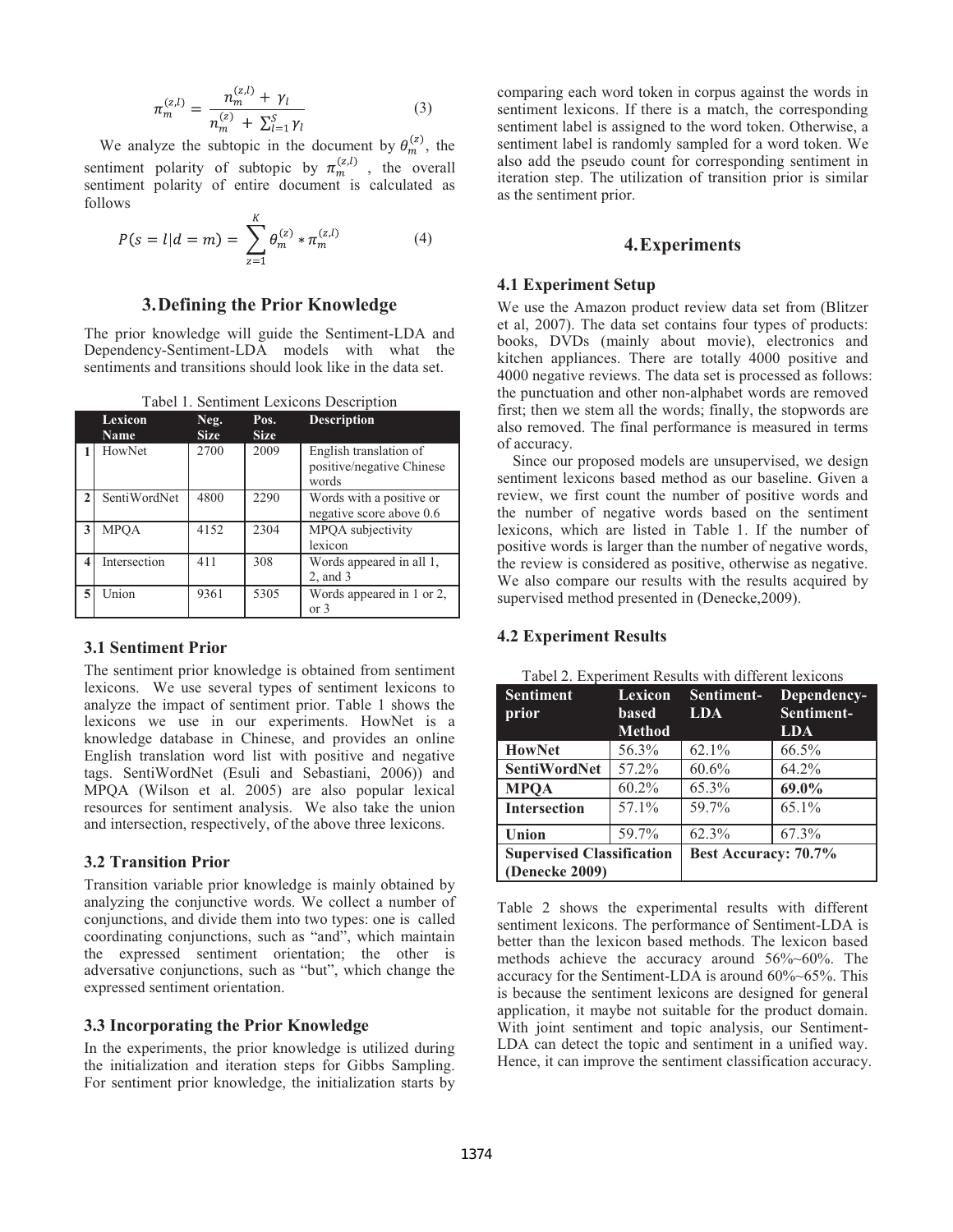Dependency-Sentiment-LDA is more powerful than Sentiment-LDA. Dependency-Sentiment-LDA can not only analyze the topic and sentiment simultaneously, but also consider the local dependency among sentiment labels. By incorporating the sentiment dependency, the accuracy is improved by  $3\%~5\%$ , which shows the effectiveness of the sentiment dependency. The best result is achieved with our proposed Dependency-Sentiment-LDA.

The sentiment lexicons with larger number of entries may be potentially better than the smaller lexicons. The union of lexicons achieves a better result than the intersection of lexicons. But it is not always the case. MPQA achieves the best result among all lexicons. This may be because MPQA lexicon is suitable for this product review set, which shows that the domain-specific lexicons are important for sentiment analysis.

Our model is competitive as an unsupervised method. The best result achieved by Dependency-Sentiment-LDA is 69.0%, which is comparable to 70.7% achieved by supervised method (Denecke, 2009) in the same data set. Moreover, the result 70.7% is achieved based on 10-fold cross validation in a test set comprising of only 800 reviews. Our results are achieved on the whole product review set with 8000 reviews.



Figure 4. Accuracy with different topic numbers

We also analyze the influence of topic numbers. We use MPQA as the sentiment prior. Figure 4 shows the experiment results. When the number of topic is set to 1, the model is degraded into the traditional unigram model for topic layer, which ignores the topic-sentiment correlation. The overall performance increases, when multiple topics are considered, which also proves that it is appropriate to analyze the topic and sentiment in a unified way.

# **4.3 Examples of Selected Topics**

A topic is multinomial distribution over words conditioned on topics and sentiments. The top words (most probable words) for each distribution could approximately reflect the meaning of the topic. Table 3 shows the selected examples of global topics extracted with our models. The top two rows are topics extracted with Sentiment-LDA. The bottom two rows are topics extracted with

Dependency-Sentiment-LDA. Each row shows the top 20 words for corresponding topic. Even the topics are all about DVD-movie with positive (Pos) and negative (Neg) polarity. We can find that the topics extracted by Dependency-Sentiment-LDA are more clear and informative.

|  | Table 3. Extracted Topic Examples: DVD-movie |  |
|--|----------------------------------------------|--|
|  |                                              |  |

| Sentiment-                | Pos        | star, come, don, just, mage, movie,<br>set, kid, isn, pick, sound, want,<br>dvd, feature, awaken, maybe,<br>setting, good, dome, aren                            |
|---------------------------|------------|------------------------------------------------------------------------------------------------------------------------------------------------------------------|
| LDA                       | <b>Neg</b> | movie, film, scene, character,<br>watch, end, plot, actor, feel, really,<br>bad, act, think, come, story, try,<br>war, guy, make, play                           |
| Dependency-<br>Sentiment- | Pos        | movie, best, great, dvd, john,<br>action, favorite, good, want,<br>collection, worth, include, dance,<br>actor, star, better, enjoy, film,<br>documentary, story |
| <b>LDA</b>                | <b>Neg</b> | movie, film, worst, bad, scene,<br>fight, adrian, just, buy, maybe, act,<br>dead, air, actor, say, didn, music,<br>suck, watch, man                              |

Our proposed models can classify the overall sentiment of entire review as formula (4). It also can extract the topics expressed in the reviews as formula (1), and identify the sentiment polarity of these topics as formula (3). For example, an electronic product review is labeled as negative in the data set. Our proposed model can correctly classify it as negative. Besides, our model can find that the review mainly expresses two topics (the probability for other topics is below 0.1). One maybe about "usage"; the other may be about "sound" (from the top words for corresponding topic). The model also indentifies that the first topic is expressed more positive and the second topic is expressed more negative in this review.

# **5. Related Work**

Sentiment analysis is the computational study of opinions, sentiments and emotions expressed in text. One of the most studied tasks is sentiment classification, see the tutorials (Liu, 2010; Pang and Lee, 2009). Topic model (Blei et al, 2003; Hofmann, 1999) is a type of unsupervised method. It views each document as mixture of topics. Currently, these are various topic models on sentiment analysis. We call this type of model as joint sentiment and topic model. Topic-Sentiment Model (TSM) (Mei et al, 2007) jointly models the mixture of topics and sentiment predictions. However, TSM is essentially from probabilistic Latent Semantic Indexing (pLSI) (Hofmann, 1999), thus suffers from the problems of inference on new document and over fitting data. Multi-Grain Latent Dirichlet Allocation model (MG-LDA) (Titov and McDonald, 2008) is argued to be more appropriate to build topics that are representative of ratable aspects of objects from online user reviews, by